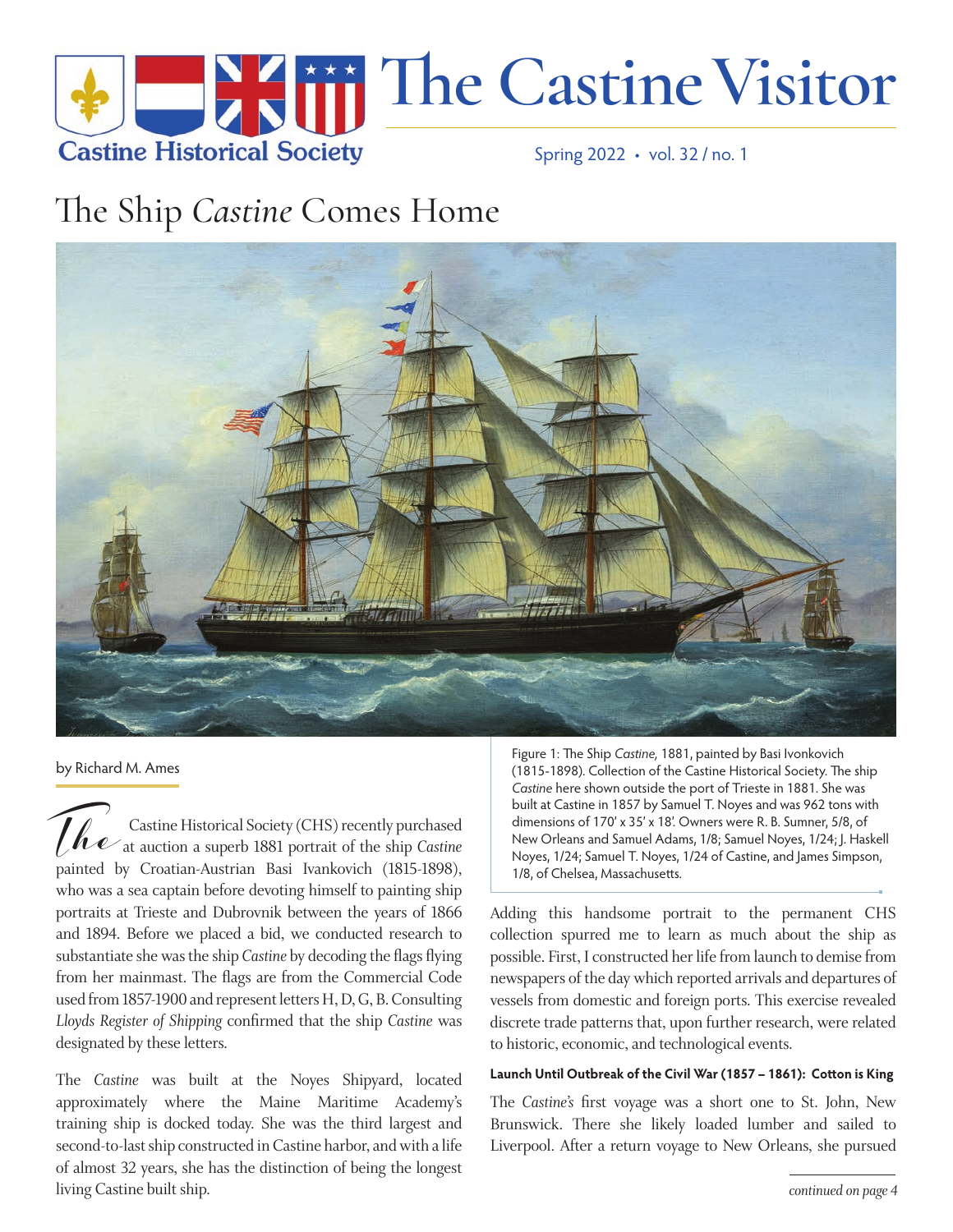### **Castine Historical Society** 2022 Calendar of Events

Bearing in mind that COVID is still with us, these are our anticipated plans for the 2022 season. As we get closer, we will decide if talks will be held in person or via Zoom. Final plans will be in the next *Castine Visitor*, on our website, and our Facebook page. Unless noted, all events are free.

#### **June 6–October 10 "Clark Fitz-Gerald: Castine's Celebrated Sculptor-in-Residence"**

When Clark Fitz-Gerald (1917-2004) moved to Castine in 1956, he had already made a name for himself as a sculptor. Throughout his career, he achieved regional, national, and international renown for his work. The exhibition features sculptures, drawings, photographs, and writings by the artist.

### **June 17–October 10**

**Castine Uncovered Walking Tours** Friday, Saturday & Monday 10:00 a.m.

An hour-long tour of historic Castine.

#### **Thursday, June 23 Clark Fitz-Gerald: Aspects of my Father's Life**

5:30 p.m. / An illustrated talk on the life and work of sculptor Clark Fitz-Gerald by his son, Stephen. Emerson Hall.

### **Saturday, June 25**

**2022 Season Open House** 4:00-6:00 p.m. / Join us for a reception and viewing of our new exhibits. Refreshments served.

## **ursday, June 30**

**Jewelry Valuation Day Fundraiser** 10:00 a.m.-3:00 p.m. / Book an appointment for a preliminary valuation of your antique, vintage, or contemporary jewelry by Sacha Grippando of Bellwether Advisory & Appraisals. \$15 per appointment.

#### **ursday, June 30 Wearable Art - Studio Jewelry from the 1940-80s**

7:00 p.m. / Sacha Grippando will give an illustrated talk on mid-20th century jewelry design to complement the Clark Fitz-Gerald exhibition. CHS Mitchell Room.

#### **Friday, July 22 Castine House & Garden Tour**

10:00 a.m.-4:00 p.m. / Tour ten beautiful homes and six gracious gardens. Tour tickets \$45 through July 10, and \$50 July 11-22. Sponsored by Bangor Savings Bank and Saltmeadow Properties with media sponsor *DownEast*/*Maine Homes*  magazines. Purchase tickets and learn more at castinehousetour.org.

## **ursday, August 4**

#### **e 13th Annual Deborah Pulliam Memorial Lecture, "Clark Fitz-Gerald: Castine's Celebrated Sculptor-in Residence"**

7:00 p.m. / Guest Curator, Carl Little, will deliver an illustrated lecture on Clark Fitz-Gerald's life, work, and place in modern sculpture in Maine and beyond. Delano Auditorium, Leavitt Hall, Maine Maritime Academy, Castine.

#### **Saturday, August 6: Jibbies Art Class: Making Sculpture from Found Objects in Nature**

9:30 a.m.-Noon / Co-sponsored by the Castine Arts Association. Participants will learn how sculptor Clark Fitz-Gerald made "Jibbies" from nature and make your own. The class is open to all ages and abilities. Pre-registration at castinehistoricalsociety.org.

#### **ursday, August 18 Annual Meeting and Program: My Favorite Stories from Americans Who Tell the Truth**

4:00-6 p.m. / Following a brief CHS business meeting, nationally-known artist, Robert Shetterly, will give a talk on portraits he's painted and the stories of the people who affected him the most. A book signing will follow. Unitarian Universalist Congregation, Castine.

#### **Abbott School Exhibits (17 School Street)**

**June 6 – September 5** Mon.-Sat. 10 a.m.-4 p.m. / Sun. 1-4 p.m. **September 9 – October 10** Fri., Sat., Mon. 10 a.m.-4 p.m. / Sun. 1-4 p.m.

*Clark Fitz-Gerald: Castine's Celebrated Sculptor-in-Residence*

*Penobscot Expedition 1779: Making Revolutionary History*

> *The Castine Community Bicentennial Quilt*

#### **Grindle House Exhibits (13 School Street)**

Staff work year-round Monday-Friday. A limited number of research appointments are available. At this time, masking is required to enter this building. To schedule an appointment, contact curator@castinehistoricalsociety.org.

#### **Castine Uncovered Walking Tours June 17 – October 10**

Fri., Sat., Mon. 10:00 a.m. No reservations required. Private tours may be booked with advanced notice subject to guide availability.

#### **Virtual History Tour of Castine**

To download the app or access the web version of the tour, visit castinehistoricalsociety.org. Go to the "Visit" drop down button and click on Castine Virtual Tour.

We seek to invigorate our community through collaborative exploration and stewardship of our region's rich history, engaging residents and visitors of all ages in Castine's extraordinary past and, through it, that of New England and North America.

*The Castine Visitor is published three times a year by the Castine*  **Historical Society as a benefit** *of membership.* 

Karen V. Lyons, Editor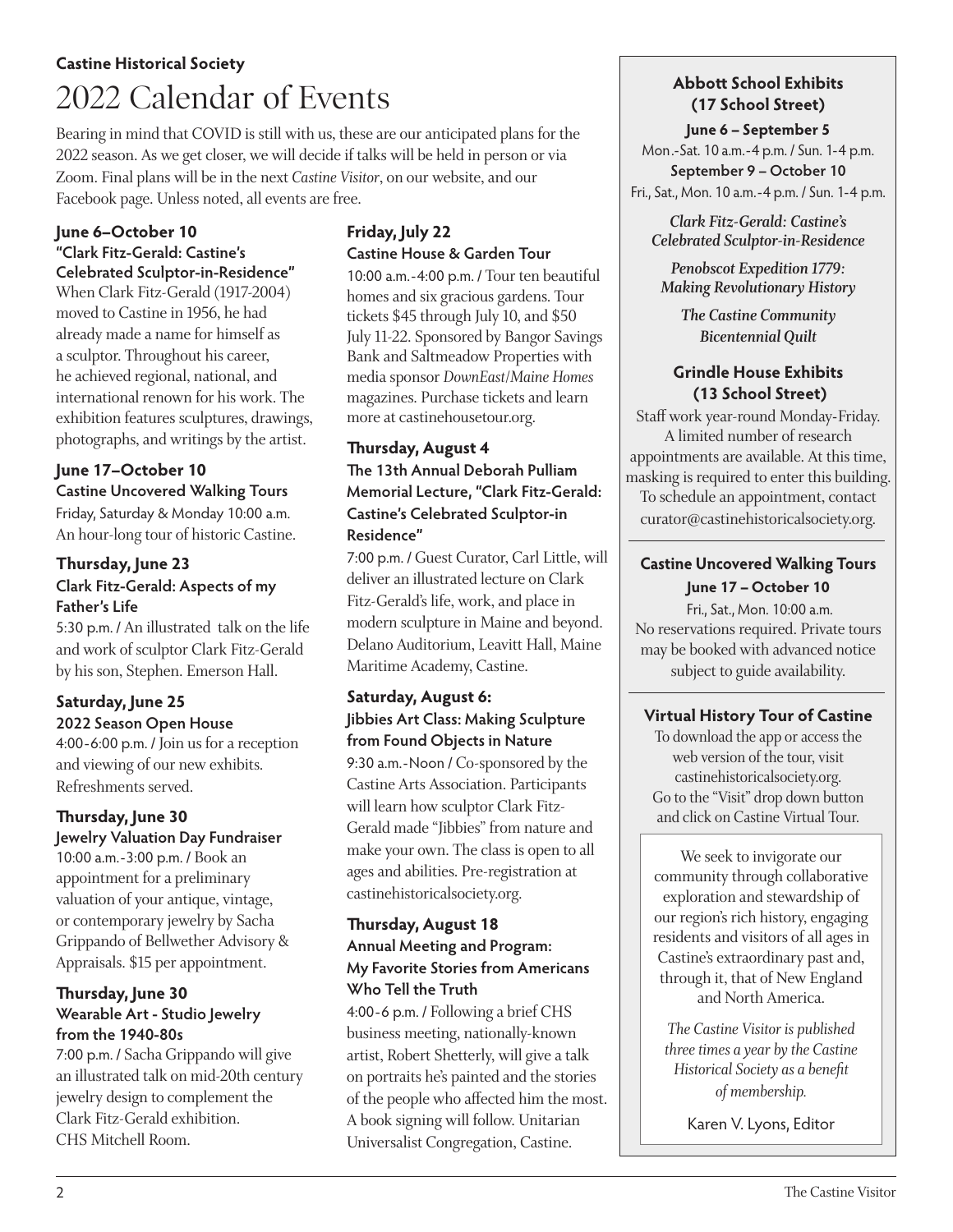

by Lisa Simpson Lutts

thing I've learned while serving as director of several history museums throughout my career is that change is constant. A somewhat ironic concept for institutions that deal with history which, for many not in our field, seems static and unchanging on the surface. *ne* 

The most obvious changes that have occurred at the Historical Society over the last seven months have been staffing. As many of you know, at the end of December we witnessed a large change when Paige Lilly, who was our curator for the past 13 years, left to return to freelance work with her new consulting firm, Lilly Archival. We are, however, excited to be among her first clients.

Paige began her relationship with the Historical Society as an archives consultant in the late 1990s when she was helping a number of smaller organizations through a Maine grant program. She hopes to continue this rewarding work and add projects such as exhibit research and planning, corporate archives consulting, and organizing private and family collections.

Paige is working for us two days a week through June on special projects related to the collection. Her projects include organizing and inventorying our map collection, creating a final arrangement of, and finding aid for, our extensive Hale Family Archives, and helping orient our newest staff member to our collection.

After a nation-wide search among museum and archive professionals for Paige's replacement, in February we welcomed

Jules Thomson, who began as our new Collections Manager. Jules' education and job experience highly qualify her for the position. She holds advanced degrees in Medieval History and Archeology from Oxford University and St. Andrews University, and a Masters in Library and Information Science with an archives concentration from Simmons University in Boston.

Jules spent several years gaining archives experience in the UK. In 2013 she completed a traineeship in digitization and digital archives with the National Archives UK, and then worked for four years as Digital Access Officer for a county archives.

After returning to the U.S., she worked for the prestigious Congregational Library & Archives in Boston from 2017-2022. One of her primary projects was "New England's Hidden Histories," which digitized Colonial-era church records from diverse partner institutions and made them available online.

We are also pleased to introduce our new office manager, Mary Caron Durost. Mary may be familiar to some of you as she was the manager of the Castine Inn for the past 18 years. We are excited to have her on board!

As I write this, we are busy preparing for this season's exhibition, "Clark Fitz-Gerald: Castine's Celebrated Sculptor-in-Residence," which will open June 6. We look forward to welcoming you back for a summer and fall of exciting programs and events, including the long awaited Castine House & Garden Tour on Friday, July 22.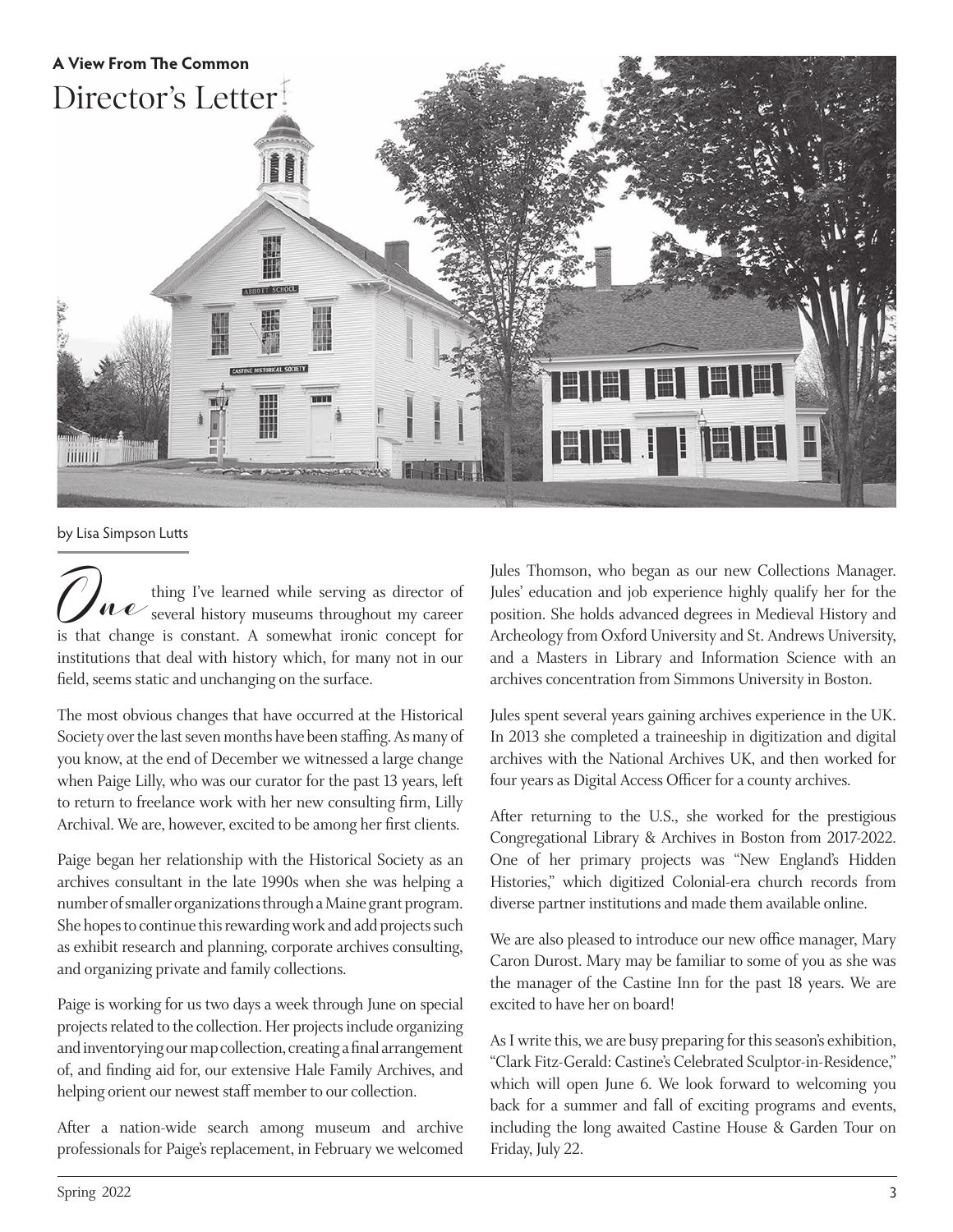#### **continued from page 1**

#### **The Ship** *Castine* **Comes Home**

three years in the profitable cotton trade, delivering cotton from southern ports to Liverpool and returning with manufactured goods.



Figure 2: U.S. enslaved labor versus cotton production.

During this period, Europe had an almost insatiable demand for cotton to feed their rapidly growing textile industries. The United States was uniquely positioned to meet this growing demand due to ready supplies of labor, land, and credit.<sup>1</sup> The labor component was dependent on the cruel institution of slavery, with increasing numbers of enslaved Africans and African Americans up until the outbreak of the Civil War. In 1830, 2 million enslaved workers produced 176 thousand tons of cotton, and by 1860, close to 4 million enslaved laborers produced over 1.1 billion tons of cotton (see figure 2).<sup>2</sup>

The Civil War starting in April of 1861 brought an abrupt end to the Cotton is King export era. With southern ports blockaded, US cotton exports plummeted from 3.8 million bales in 1860 to a few thousand in 1861, and American cotton was replaced by imports from India, Egypt, and Brazil.

An interesting incident involving the ship *Castine* occurred in May 1861 soon after the war began when the confederate privateer *Music* captured the Castine ship *John Jarvis* outside the mouth of the Mississippi River. In what became known as the Titfor-Tat incident, the *Ellsworth American* reported the following:

The ship *John Jarvis*, seized at New Orleans by the rebels, is owned by the Messrs. Jarvis of Castine. Upon the receipt of the news, the Messrs. Jarvis took measures to get possession of the ship *Castine*, then and now lying at Castine, and owned entirely by parties at New Orleans. This ship arrived at Castine with a cargo of salt, very opportune'y [sic] for the owners of the ship *John Jarvis* to show the New Orleans gentry that they had commenced to play a game which might end in the 'biter getting bit.' (31 May 1861)

William Jarvis of Castine, one of the owners of the ship *John Jarvis*, wrote to the editor strongly denying these claims:

I wish to say most emphatically that the report is a gross falsehood, from beginning to end, so far as I am concerned. The ship [*Castine*] is partially owned by parties in this town. The owners out of town are particular friends of the Messrs. Jarvis. It is farthest from their thoughts to injure even an enemy in the present crisis. (1 June 1861)

The editor of the *Ellsworth American* got the last word publishing the following response:

The facts, as related with some further particulars, were furnished us by a member of the Hancock bar, now in Bangor, who said that a Mr. Dunbar, the agent of the Messrs. Jarvis, gave him the information at his office the preceding Monday. So, if there is any 'gross falsehood' in the report, it lies at the door of Mr. Jarvis' neighbor, and of one who claimed to be his agent. (16 June 1861)

We will never know the truth behind these dueling accusations, but the incident did cause the *Castine's* owners to consider options to reduce shipping risks introduced by war. In CHS collection letters from December 1861, New Orleans and Castine owners considered re-registering her in the name of a recently added German owner to maintain neutrality. This did not happen, but *Castine's* home port was changed from New Orleans to Castine to establish her as a Northern-based vessel.



Figure 3: Panorama of North Island, Chincha Islands, with part of fleet waiting for guano. No 1, 1865. The Miriam and Ira D. Wallach Division of Art, Prints and Photographs: Photography Collection, The New York Public Library. Retrieved from https://digitalcollections.nypl.org/ items/828f5520-c3db-0134-fac9-00505686a51c.

#### Civil War Years (1861 - 1865): The Ghastly Guano Trade

The guano trade began in the early 19th century on the three small Chincha Islands off the southern coast of Peru. Seabirds gorging on fish in the surrounding nourishing waters bred predator-free for millennia, and their nitrogen-rich droppings mounded to heights exceeding 200 feet. Worldwide demand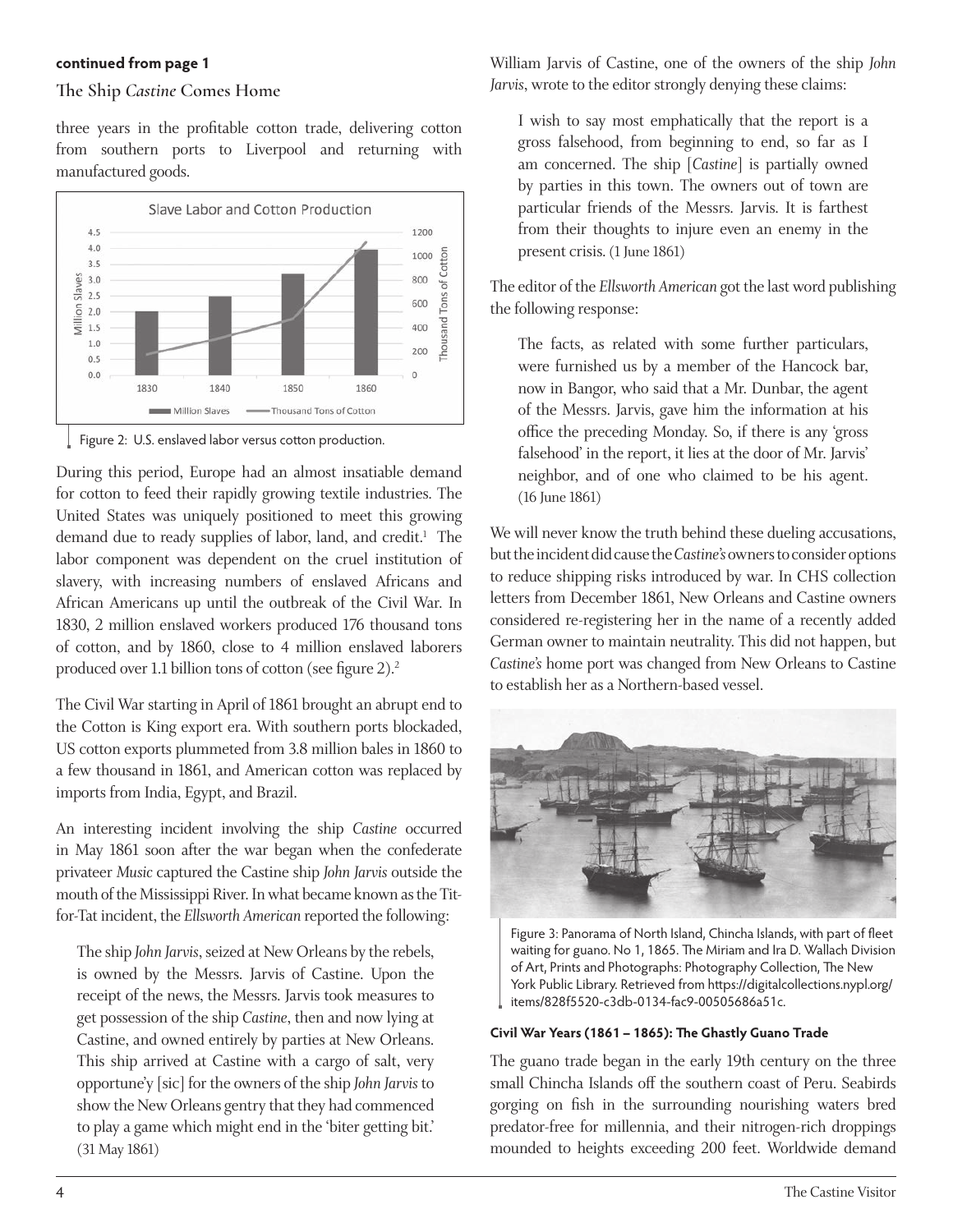

Figure 4: Strata of guano, Chincha Islands, 1865. The Miriam and Ira D. Wallach Division of Art, Prints and Photographs: Photography Collection, The New York Public Library. Retrieved from https://digitalcollections.nypl.org/items/ef5e5070-c3db-0134-f8ee-00505686a51c.

was created when Chincha Island guano was deemed the world's best fertilizer, and ships flocked to the islands from Europe and America to purchase guano from the Peruvian government. As many as 300 ships a year arrived to load guano during the 1840- 1870 boom, and the 12 million tons of dung shipped during this period represented Peru's largest export by value.

The guano trade was a cargo of last resort for shipowners. It required two dangerous passages around the horn of South America, notorious for howling gales and punishing seas. During these voyages, crews were constantly managing sails high in the rigging, lashed by horizontal hail, sleet, and snow. Ropes were frozen solid, and death from slipping from the rigging onto the deck or into the roiling seas was a constant danger. Icebergs were another risk requiring round-the-clock lookouts to prevent collisions from sending vessels and their crews to their graves.<sup>3</sup>

When ships arrived at the Chincha Islands, the stench of guano was overbearing, and many vessels were anchored waiting for cargoes. Loading was achieved by sending the guano down long canvas chutes which dumped it directly into the ship's hold. This resulted in the entire ship being enveloped with noxious clouds of ammonia smelling dust. The only upside of this pungent and corrosive cargo was that it killed the ever-present rats that plagued sailing vessels.

Not only was guano a vile cargo, but just as the pre-Civil War cotton trade built upon the cruel institution of slavery, the guano trade relied on slave-like exploitation of forced labor.

Contractors were hired to procure labor, which they achieved by sending ships to China and advertising jobs in the California gold fields. During this time China was undergoing a period of poverty, and many were seeking better lives abroad. Once

they were on board, large numbers died during the five-month journey, and the duped survivors were forced to disembark and toil for years on the Chincha Islands.

In 1854 the labor conditions of the guano trade were brought to light in a *Times Picayune* article entitled "The Horrors of the Guano Trade." The article revealed that Chinese workers were hired for a five-year term and paid \$48 per year. They were forced to work 364 days in a row before earning just one Sunday off. Work began at sunrise, and each worker was required to mine five tons of guano before five p.m. If they failed to meet their quota, they were flogged and sent back to work. Under these desperate conditions the suicide rate was high, with workers jumping from the cliffs, slitting their throats, and burying themselves alive.

As the demand for labor increased, the contractors resorted to even less scrupulous tactics. In 1862 a slave raid at Easter Island in Polynesia was responsible for decimating the island. One thousand men were kidnapped and shipped to the Chincha Islands, where nine hundred died. Official protests were lodged and the surviving 100 were repatriated, carrying with them diseases which wiped out the remaining population of the island.4

During the Civil War years, the ship *Castine* completed two voyages from Europe around the horn to the Chincha Islands to load guano. On her second voyage she almost met her fate while returning to New York. Severely buffeted by a gale and being "badly strained and leaking," the *Castine* was forced to jettison 75 tons of guano to stay afloat. Upon arriving at New York in April of 1866, captain and crew must have been pleased to learn that guano runs were over because cotton was coming back!

#### Post-Civil War Years (1865 - 1872): Cotton is Back

After the Civil War, restoring cotton production and exports became an important ingredient for financial recovery. Enslaved labor transitioned into sharecropping and tenant farming, and cotton production increased to pre-war levels. This trend continued, and by 1870, America regained its position as the world's largest cotton producer.

Although American shipping had declined after the war and was facing increasing competition from British-built steam-powered vessels, sailing ships were still in significant demand to transport cotton to Europe.

During this period, the ship *Castine* returned to the more comfortable pattern of sailing from the ports of New Orleans, Philadelphia, and New York for the European ports Liverpool, Le Havre, and Antwerp. Eastward freight was primarily cotton,

*continued on page 6*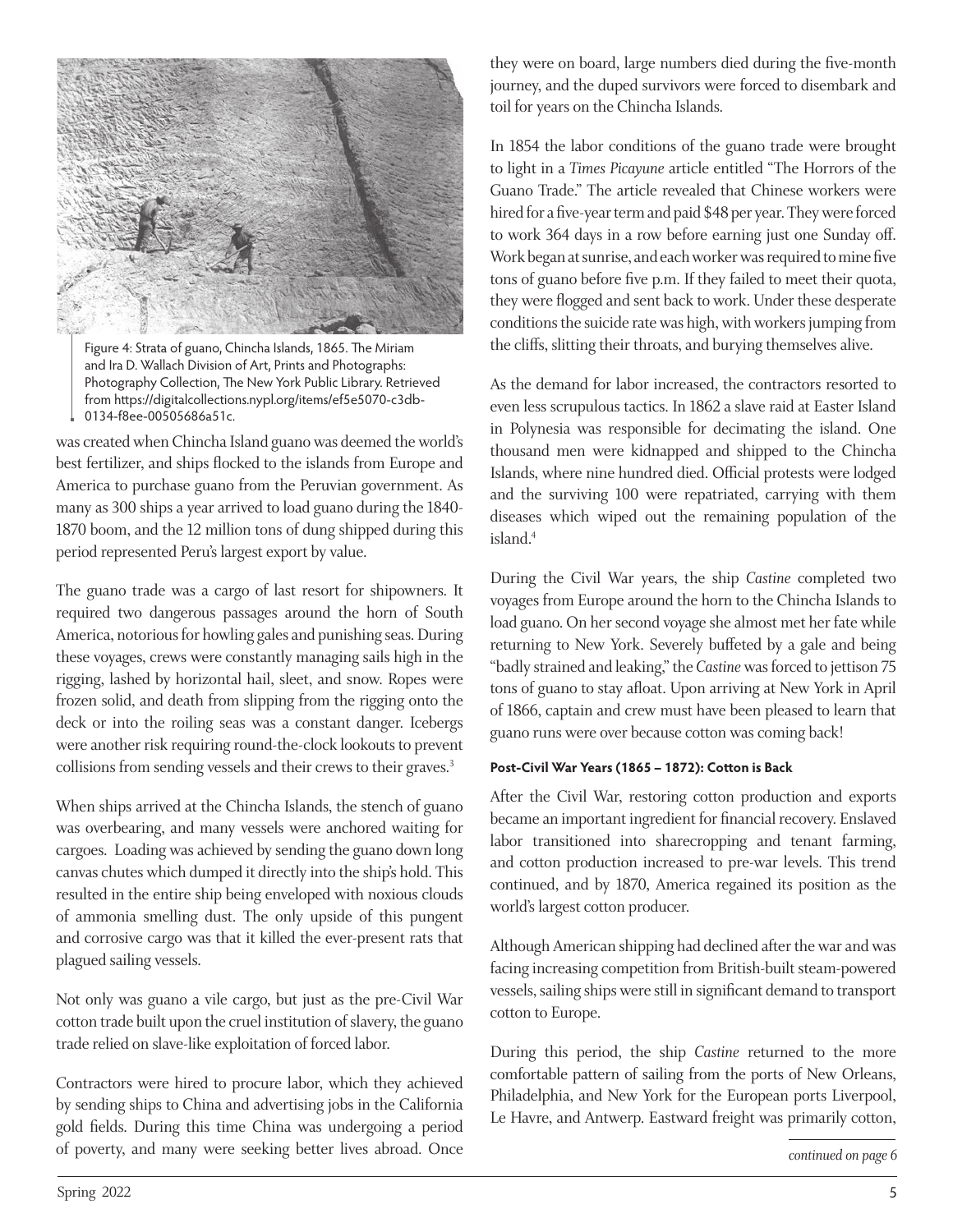#### **continued from page 5 The Ship** *Castine* **Comes Home**



Figure 5: Ships Loading Oil, 1866. Detail from an advertisement for the Atlantic Petroleum Storage Company on the Schuylkill River Philadelphia, (Library Company of Philadelphia).

supplemented with wooden boards and hogsheads of beeswax. Westward cargoes were mostly manufactured goods such as lead and bars of railroad iron.

In July of 1866 after having just returned to New York loaded with guano, the ship *Castine* was heading to New Orleans to renew her participation in the cotton trade. On her southerly voyage she carried a large assortment of cargo, including a street railroad car lashed to her deck. She was so loaded down that she drew 18 feet water and could not get over a sandbar at the mouth of the Mississippi River. She had to be "lighted" by having some of her freight removed before being towed up to New Orleans, but thankfully the railroad car and the *Castine* made it in one piece.

#### Steam Takes Over Cotton Trade (1873-1880): Head for the Far East

Improvements in technology accelerated the dominance of steam-powered vessels across the Atlantic, forcing sailing ships out of the profitable cotton trade. To make matters worse, the US and Europe to India trade route was also taken over by steam with the 1869 opening of the Suez Canal. Previously, steamers were precluded from this trade route as it required journeying around the African continent, which lacked coaling stations. But now steaming through the Mediterranean and the Suez Canal reduced the distance of reaching India by 40%.<sup>5</sup> This shortened route was not conducive to sail due to the lack of sufficient winds in the Mediterranean and the significant expense of having to be towed the entire length of the canal. Thus, sailing vessels such as the *Castine* were forced to seek routes for which sail still had an advantage. The answer was US and Europe to the very far east, including the Dutch East Indies (Indonesia), China, Australia, and Japan.

During this long-distance trading period the *Castine* sailed nine times around the cape of Africa. Her first voyage in this trade was west from Calcutta to Boston, carrying an assorted cargo including bags of linseed, bales of jute bats, goat skins, buffalo hides, bags of saltpeter, chests of indigo, and cutch, an extract from the acacia tree used for tanning hides. After this, she sailed mainly from Boston to Batavia (current day Jakarta) via the coal ports of Great Britain. She carried cargoes of coal eastward and returned loaded with bags of sugar, baskets, and bundles of rattan. These round-trip voyages typically lasted close to a year.

On her final voyage during this era, the *Castine* sailed from Batavia to Philadelphia, where she loaded 37,000 cases of oil for Hyogo, Japan. She departed Philadelphia and again sailed westward around the horn of South America, arriving at Hyogo 204 days later having run into rough seas and jettisoned part of her cargo to survive. She then returned eastwards to San Francisco via Hong Kong, Australia, and Vancouver. After departing San Francisco with a cargo of 623,676 pounds of lead, she arrived at New York after a 119-day eastward voyage.

Upon arrival at New York, the *Castine's* owners decided to sell her to local merchant Adolph Steengrafe, and her home port shifted from Castine to New York. However, her last voyage under her original ownership was a harbinger of her next eight-and-a-half years carrying kerosene from New York and Philadelphia to European ports.

#### **US to Europe Oil Trade (1880 - 1889)**

Before electricity, whale oil lamps were commonly used as a source of home lighting. Whale oil was preferred as it was cleaner burning and brighter than the alternative fat-based fuels that had been used for centuries.

The 1859 discovery of oil near Titusville, Pennsylvania was a game-changer. Kerosene, being a less expensive alternative to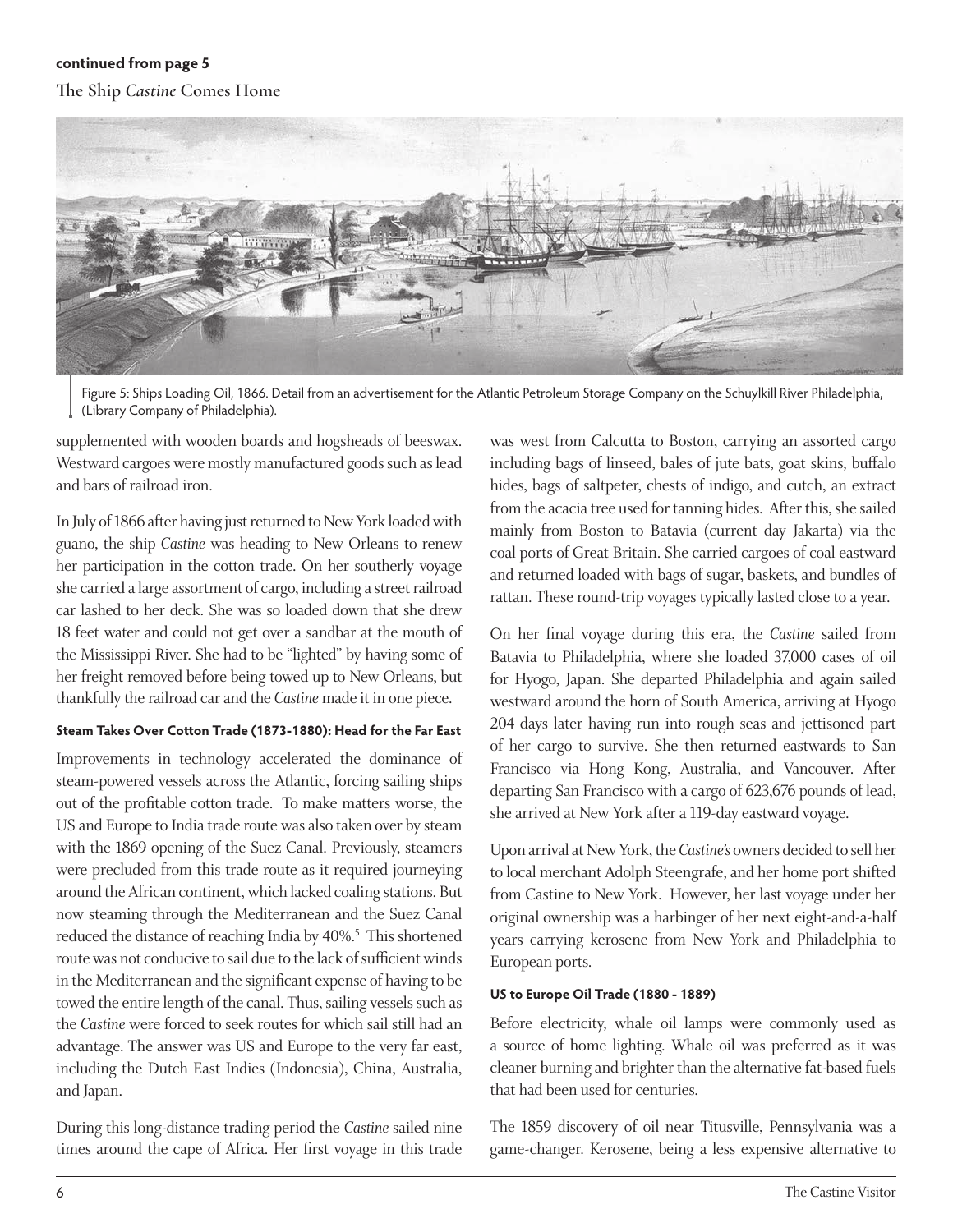whale oil, became the most common fuel for illumination and accelerated the already declining whaling industry. From the early to late 1880s, annual US oil exports doubled from 1 to 2 million barrels (see figure 6), and large sailing vessels like the ship *Castine* were well suited to take advantage of this trade.

The major petroleum ports during this time were Philadelphia, New York, and Baltimore. Shipments of kerosene and paraffin were loaded in metal cans packed in wooden cases or in fortytwo-gallon wooden barrels.

Under New York ownership between 1880-1884, the ship *Castine* was commanded by Augustus Morgan and primarily transported oil and other merchandise between New York and Trieste, the most important port city of the Austro-Hungarian Empire. It was during this time that the Ship *Castine* portrait was painted by Ivonkovich in Trieste.



Figure 6: American Oil Exports 1870-1890. U.S. Energy Information Administration, Petroleum & Other Liquids.

On returning from Europe to New York in July of 1884, the ship *Castine* was sold again, this time to a German owner, Henry Steen, and her home port changed from New York to Bremen. Under the command of H. G. Lohman, she continued in the oil trade, loading at New York, Philadelphia, or Baltimore and delivering oil to Le Havre, Szczecin (Poland), and Hamburg. On a journey from Baltimore to Bremen with a cargo of naphtha, she arrived at St. George's, Bermuda in distress. The first we hear of this is from *The Philadelphia Inquirer* of 11 December 1888:

German ship *Castine*, from Philadelphia for Bremen, put into Bermuda on the 3rd inst. leaking and with loss of sails. Also, rudder and mainmast sprung in the late gale. She will probably have to discharge her cargo.

This event did not bode well, and *The Bermuda Royal Gazette* of 18 December 1888 reports a deteriorating situation in a column entitled "Marine Disasters, East End:"

Owing to the severe gale on the 13th inst., we have to report the following disasters to shipping, from the port of St. Georges. The German ship "*Castine,*" in port of St. Georges in distress, had discharged 2,000 bls. Naptha [sic], when the ship on the 13th inst. broke loose from her fastenings at the oil depot, Whites Island, and with three anchors out dragged ashore on the bar near the Island. The efforts of the tugboats to tow her off have proved unsuccessful, and she will probably have to be lightened, she still leaks 5 inches per hour.

On 22 January 1889 we learn that all hope for the ship *Castine* is lost in the following report from *The Philadelphia Inquirer*:

Ship *Castine* (Ger), hence for Bremen with a cargo of naptha [sic], which put into Bermuda a few weeks ago in distress, has been abandoned and was sold at auction on the 11th inst. Cargo will be forwarded to destination.

In summary, after a long and distinguished life successfully sailing the seas for almost 32 years, the ship *Castine* met her fate from a run-in with a gale in December 1888. After previously being lashed by this gale, she had been able to limp into the port of St. George's, Bermuda, leaking badly, and was able to offload some of her cargo at the oil depot on nearby White's Island. The punishing gale continued and caused her to break loose from the dock, and even with three anchors set, she was dragged onto a nearby sandbar. There she lay, severely leaking with sails shredded and a cracked mainmast and rudder until she was condemned and auctioned off for scrap.

To remind us of the ship *Castine*, which proudly carried the name of the town where she was built, the handsome portrait commemorating her illustrious career as a world trader now resides in the Castine Historical Society. The long life of this sturdily-built sailing ship reminds us of the history that shaped her trading patterns and likewise influenced the town of Castine during the times when wooden sailing ships ruled the seas. The next time you plan to be in town, please call and make an appointment to see this stately portrait which hangs in an honored position over the mantle in the Grindle House. Samuel P. Grindle, a ship's carpenter who built this house in 1851, may have helped build the ship *Castine*, and would be proud to know that a commemorative portrait of this successful ship now comfortably resides in the house that was also carefully crafted by his hands.

#### **Endnotes**

- 2. https://www.statista.com/statistics/1010169/black-and-slave-populationus-1790-1880/.
- 3. Dana, Richard Henry. *Two Years Before the Mast.* Boston: Fields, Osgood, & Co., 1869.
- 4. Arnold, Caroline. *Easter Island: Giant Stone Statues Tell of a Rich and Tragic Past.* New York: Clarion Books, 2000, p 42.
- 5. "The Geography of Transport Systems," Jean-Paul Rodrigue. https://transportgeography.org/contents/chapter1/emergence-of-mechanizedtransportation-systems/.

<sup>1. &</sup>quot;Empire of Cotton", Sven Beckert, *The Atlantic.* https://www.theatlantic.com/ business/archive/2014/12/empire-of-cotton/383660/.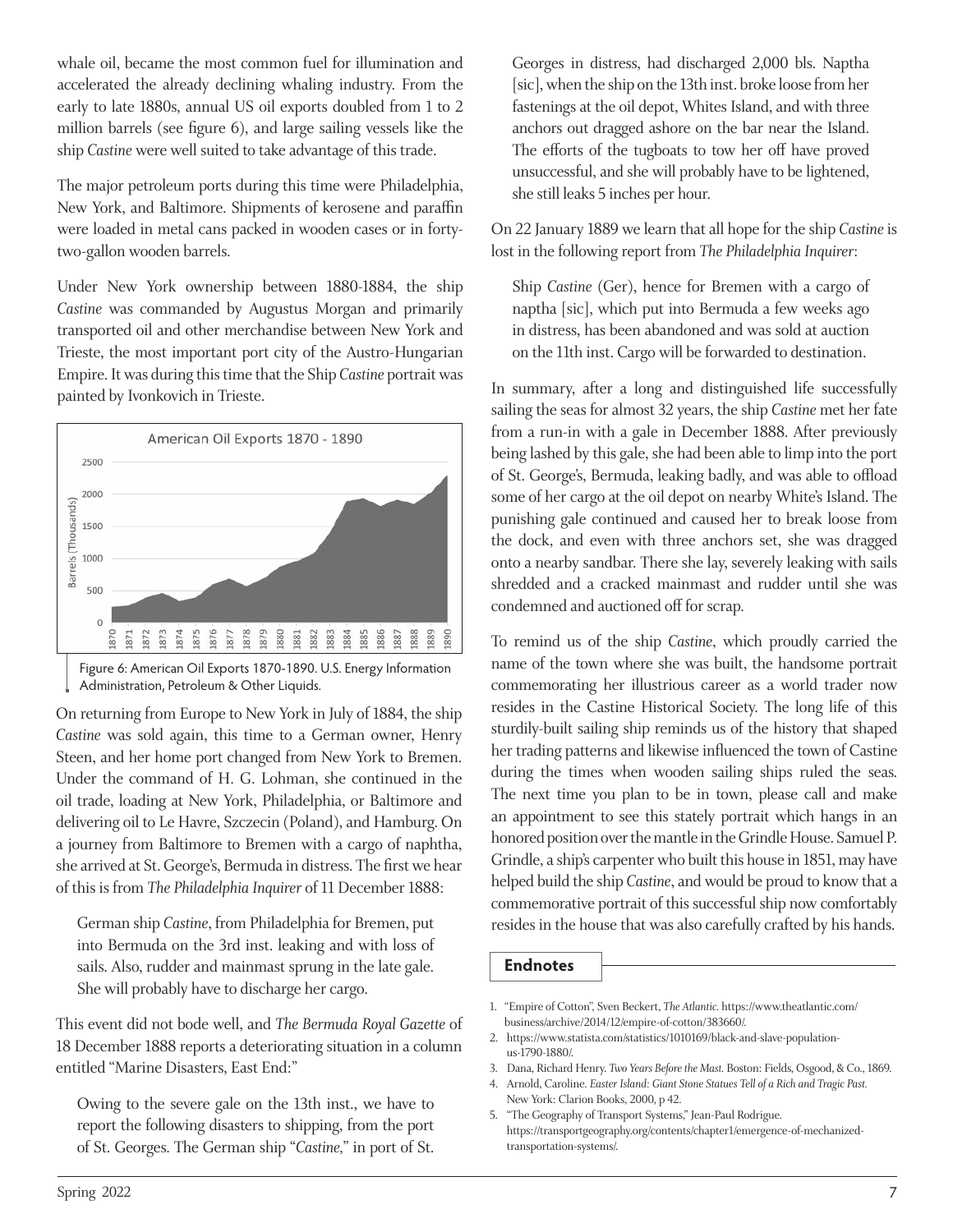### **Collections Corner** Care of Collections

by Jules Thomson, Collections Manager

is with a great deal of humility and appreciation that I take over the writing of this column from former curator Paige Lilly, who has single-handedly steered stewardship of the Historical Society's collections for an interaction of the Historical Society's collections for an interaction of the Historical Society's collections for an impressive 13 years since 2008. (See Brooke Tenney's article for a more detailed run-down of Paige's history with the institution and her many accomplishments as curator and archivist.)



Jules Thomson

I came on board with CHS in February via the Congregational Library & Archives in Boston, and am still learning the ropes, to use an appropriately nautical metaphor. Paige is staying on part-time with CHS until June in her new role as a freelance archives consultant with Lilly Archival services. I can't tell

you how grateful I am for this personalized handing over of the torch. Paige has already patiently fielded approximately one thousand questions from me about the collections, and other varied topics such as "why is there a portrait of George Washington in our research library," and "where did all these cannonballs come from?"

Somewhat crucially, the transition also involves a change in job title from "Curator" to "Collections Manager" — emphasizing care of collections as the primary job function among several other competing duties.

In my professional understanding, care of collections is about three things, all of which are equally important: Physical preservation of items, intellectual control over the collections, and facilitating their use. Popular depictions of libraries, archives, and museums (LAMs) often seize upon the first point at the expense of the other two. Vaults of highly secured material exist in a closed circuit where the public does not seem to factor into the equation; LAMs workers are often depicted as curmudgeonly gatekeepers (Shh! Don't touch!), and the most time-consuming part of the job, arranging and cataloging materials, remains largely invisible.

Castine Historical Society is the ultimate LAM, in the sense that it is simultaneously an archive, a library, and a museum. One of the primary things that drew me to the role was the multifaceted nature of the collections, which include (non-exhaustively) manuscripts, municipal records, maps, scrapbooks, sketchbooks, print, celluloid, and negative photographic materials, rare books, non-circulating library books, magazines, paintings, archaeological materials, commemorative objects, clothing… the list goes on.

Happily, thanks to Deborah Pulliam's generous bequest, CHS is uniquely well-provisioned with its climate-controlled, secure, fireproof, permanent on-site storage  $-$  a truly miraculous resource for a local historical society of our size. We can essentially boil down the concept of intellectual control of the collections to "how easy is it for us to locate and retrieve something." This is a job that is never truly complete, but I am happy to say my predecessors have made a valiant effort to accession, rehouse, arrange, label, and catalog collections mostly down to "item level" (as opposed to collection or box level), which offers us a more granular understanding of what we have in the vault. About 60-70% of the total collections have been cataloged, a very respectable ratio in a sector where backlogs are increasing at unprecedented rates (The US National Archives and Records Administration, for instance, has a backlog of around 70%, and this is not atypical even for smaller institutions). The implications of this process for public access to the collections are obvious, too.

The sheer amount of physical and intellectual labor that has been necessary to get us to this point is quite humbling, much of it accomplished in the last decade by Paige as she steered the workflow of collections and policy creation, technological upgrades, and catalog migrations in addition to large amounts of hands-on work. Numerous volunteers and interns have also lent a helping hand over the years, most signicantly Sally Foote, who stewarded the collections in the pre-Paige (and pre-endowment!) days. I am personally deeply grateful for all of these contributions, and my gratitude only grows the more I realize just how much work and care has gone into preserving and organizing this everexpanding treasure trove of Castine history.

As we look forward, the foundation upon which our collections stand, both physical and intellectual, will allow me to focus on creating new points of access as we look at expanding our inventories, finding aids, cataloging records, and digitizing photographic collections for online use. I don't want to downplay the behind-the-scenes work that is still needed to fully realize these goals, but because of the careful foundation that has been prepared over the years, we will have a much easier time of things than we would have otherwise. I'm truly looking forward to taking the helm and expanding into new areas. More on that in future issues!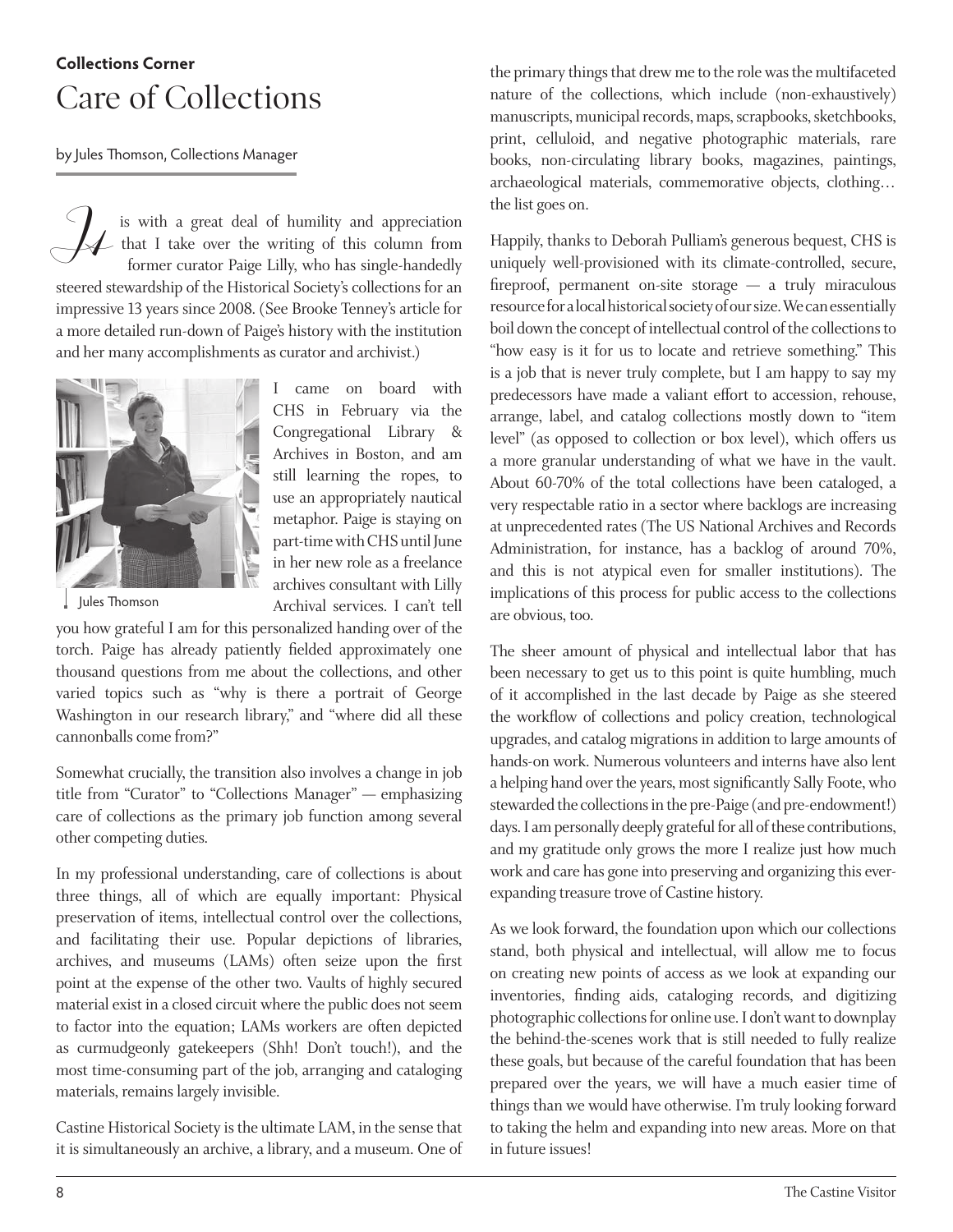# Thank You Paige

Brooke Tenney, Board of Directors

Brooke Tenney, who has served on and off the CHS Board of *Directors since 2009, shares her memories of Paige Lilly and the*  valuable contributions Paige has made during her 13 years at the *Historical Society.* 



 I close my eyes and think of Paige, I see her sitting at her think of Paige, I see<br>
the second floor of the Abbott School. All around her are shelves of books, artifacts, document folders, file cabinets with postcards, maps, and photos in them. If it were exhibit preparation time, I would also see foam board, and a large paper cutter on

Paige in Abbott School collection storage, 2011.

the table, and the printer spewing pages of text needing to be proofed and mounted.

I see Paige doing everything from graciously greeting visitors in the exhibit space, to training docents during an exhibit orientation meeting, to determinedly advocating for the factual interpretation of history.

I remember going with Paige to Emerson Hall to investigate the condition of the old town records where they were stored in a small brick-walled room in the cellar. The records were moldy, to put it mildly. Those important documents could not be moved to the CHS archives in that condition. Eventually, under Paige's supervision, the records were professionally cleaned and are now in the archival storage area at CHS.

Paige also initiated the CHS summer intern program to contribute to the field of museum studies. The interns contributed to CHS in many ways, working on collection and exhibition projects and were integral in reinvigorating the village walking tours.

Paige assisted thousands of researchers onsite, by phone or email. One particular project she took on with Lynn Parsons and a review committee was to help research and produce the book *Missions and Meeting Houses, Chapels and Churches: Four Centuries of Faith in Castine.* 

I remember, and some of you do too I am sure, the monumental task of moving the collection from the second floor of the Abbott School to the new collection storage space. Everything on the shelves needed to be boxed and labeled, and the weather needed to cooperate for the move. Paige was instrumental in planning this move and worked with a team of volunteers and professional movers to accomplish this smoothly.

Paige collaborated on projects with the Wilson Museum, the Witherle Memorial Library, and other historical societies on the Blue Hill Peninsula. She grew the historical collection through donations, purchases, and ongoing work with volunteers. She also developed exhibit-related curriculum units for Adams School students for several years.

When Lisa Simpson Lutts became the Castine Historical Society's first executive director in 2017, Paige oriented her to the collection, Castine, and Castine's history.

Paige was always patient and helpful. She gently took advantage of teachable moments and never *ever* passed up the opportunity to make sure whatever we were saying or doing was based in historical fact.

I wish her the best on her next journey.



Paige and her daughter, Lorna, at the Moss Acre reception, 2017.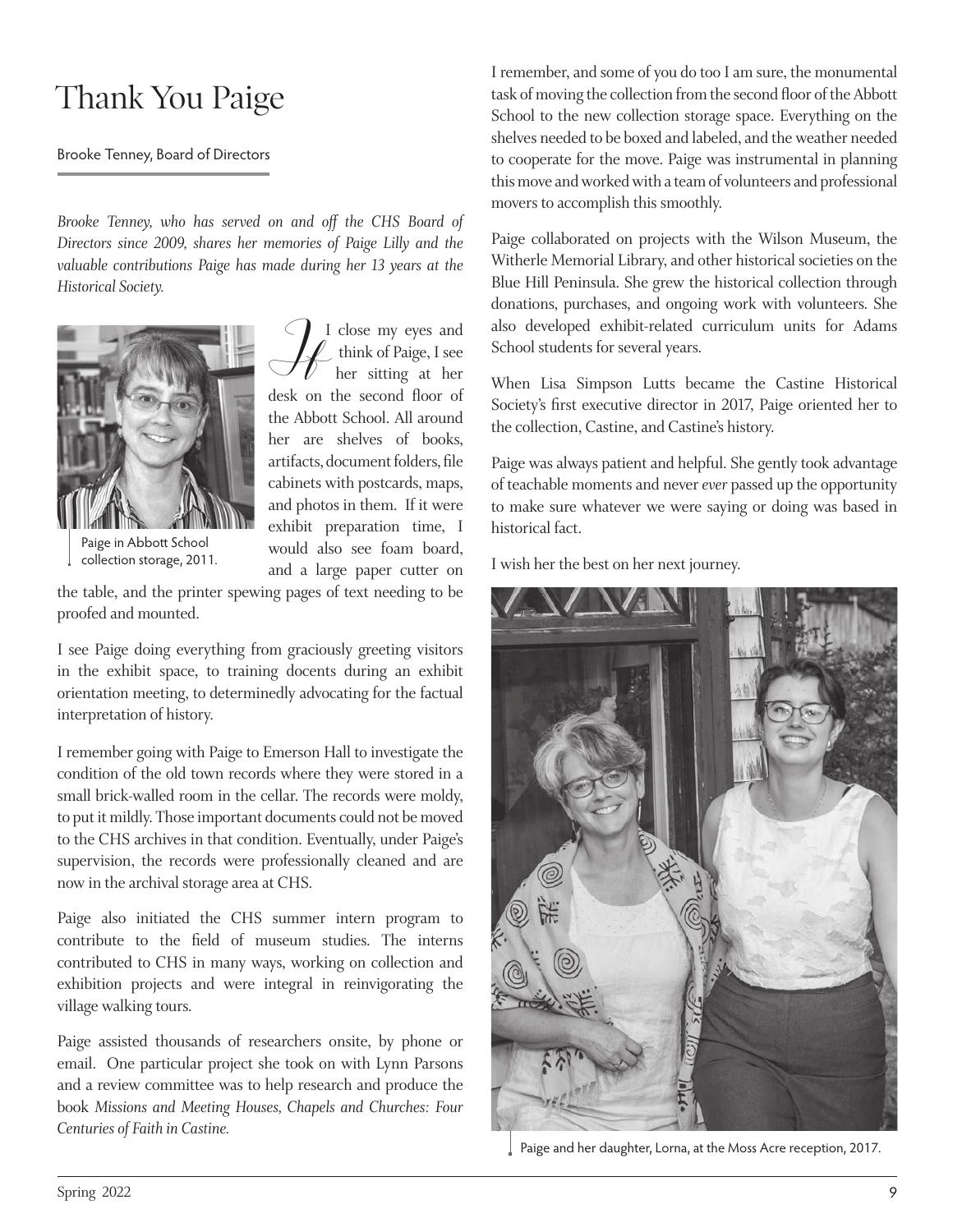### **2021-2022** Board, Staff, and Donations

#### **Board of Directors:**  $\qquad$  New Members:

George Hatch *President*

Howard Lowell *Vice President*

Lisa Haugen *Secretary*

John Mitchell *Treasurer*

Alice Alston Richard M. Ames Ellen Benjamin Roberta Boczkiewicz William Buchanan Mary Dearborn Kelly Gualtieri Karen Lyons Marc Pelletier Brooke Tenney

**President Emeritus:** 

James M. Day

#### **Honorary Directors:**

David K. Adams Lynne Dearborn Sara F. Foote Jack Macdonald Marcia Mason Ann L. Miller John C. Parish, Jr. Robert B. Rettig Ruth Scheer

#### Staff:

Lisa Simpson Lutts *Executive Director*

Jules Thomson *Collections Manager*

Mary Caron Durost **Office Manager** 

John Broadwell Thomas Collins Theresa Edwards Angela and Andrew Fisher Philip Freedman Lorrie and Charles Hart Melissa Linscott Dawn Mota and Shane Ward Brockett Muir Jon and Kate Noel Sarah Olan Jane Saltsman Claudia Teitelbaum Pat Wardwell

#### **Annual Appeal since 12/21**

Alice and Wallace Alston Alicia Anstead and Peter Davis Lynn and Jeb Baker Mark Berghash Kathleen Bower Wendy and Donn Fullenweider Karolyn Ide and Donald Austin Charlie King Ann Miller Jean and Tom Pedersen Joy Po Brian Witherspoon David Ziff and Alan Bell

#### **Contributions**

**in memory of** Edward Cloonan Robert Hall Par Kettis Donald Pierce James Raber

The home of Emma and Irvin Connor on Route 166A known as the Biggie House. Donated by Beverly Farnham Henry.

#### **Contributions in honor of Paige Lilly**

Elise and David Adams Alice and Wallace Alston Laura and Richard Ames Ellie and Doug Benjamin Roberta and Bruce Boczkiewicz Marianne and Bill Buchanan Leila and Jim Day Lynne Dearborn Sally Foote Susie and David Hatch Margaret Jeffries Mary and Howard Lowell Karen and Bill Lyons Sue and Jack Macdonald Marcia and Tom Mason Ann Miller Maggie and John Mitchell Liz and John Parish Ruth and Ken Scheer Brooke and Gil Tenney

#### **Contribution in honor of Lynne & Mary Dearborn**

Margaret Jeffries

#### **Folly Theatre Seat Restoration Project**

Family of Robert Hall Mary and Howard Lowell Shelley and Don Small Peter Tenney

#### **Collection Donors**

Tom Adams The Ames Family Cynthia Boyer Leslie Chalmers Jonathan Clark Sherry and John Culves Leila and Jim Day Sally Foote Lisa Foley-Pellicani Kelly Brophy Frederick Beverly Farnham Henry Geery Howe Gary Johnson Kathy and Bill Kenny Lisa and Jim Lawsing Montville Historical Society The Pierce Family Gordon Ruck Doris Russell Kelly and Mark Sawyer Terry Seliga Dan Shepley Pat Wardwell Mollie N. Williams Stefanie Scheer Young and Andrew Young

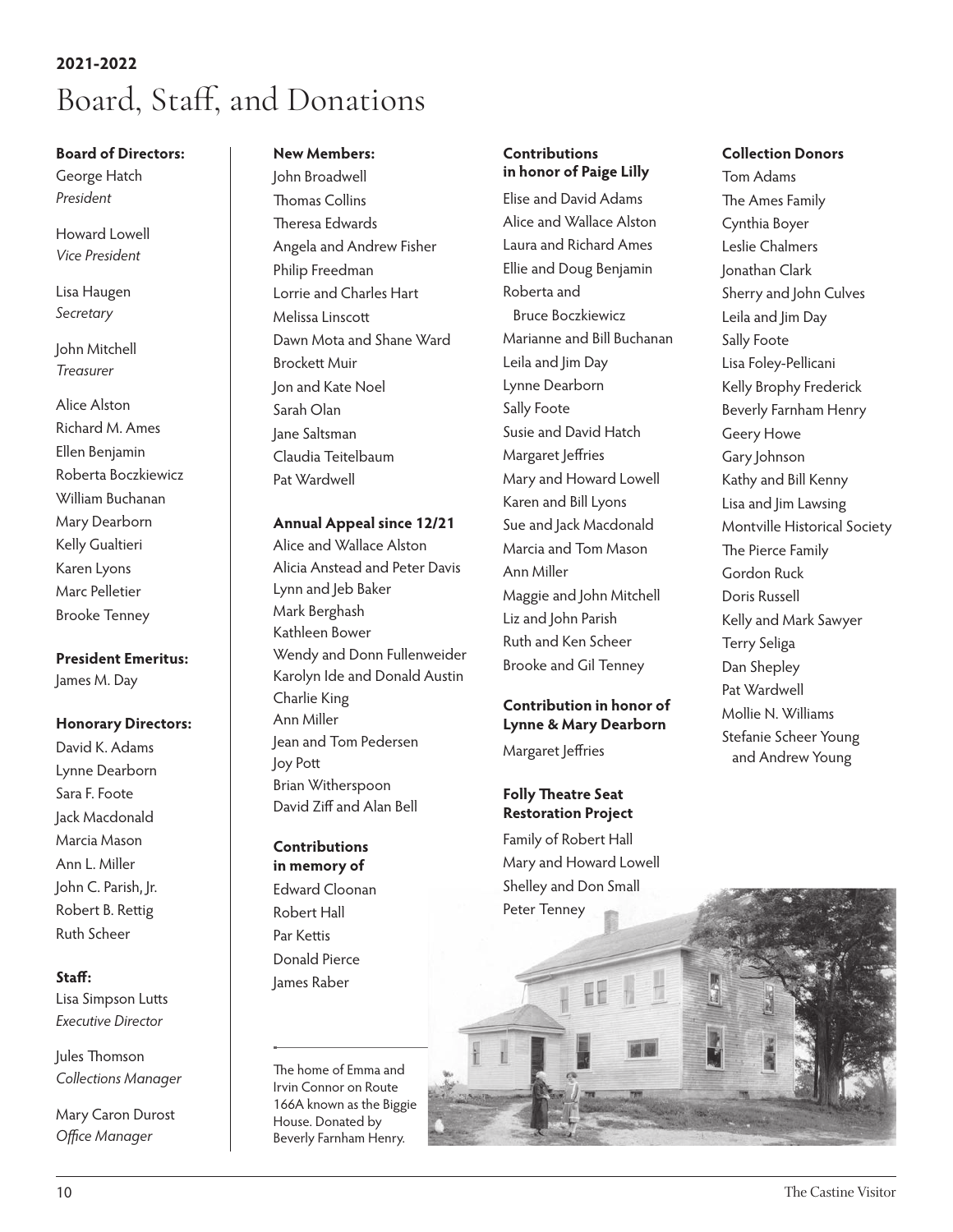|                                                                                                 |                | Become a Member of the Castine Historical Society!                                                                                  |                                                                                                                                                                                                                                                                          |
|-------------------------------------------------------------------------------------------------|----------------|-------------------------------------------------------------------------------------------------------------------------------------|--------------------------------------------------------------------------------------------------------------------------------------------------------------------------------------------------------------------------------------------------------------------------|
|                                                                                                 | New membership | Renew my membership                                                                                                                 | Gift membership                                                                                                                                                                                                                                                          |
| Name (as it should appear on the mailing list)                                                  |                |                                                                                                                                     |                                                                                                                                                                                                                                                                          |
| Address                                                                                         |                |                                                                                                                                     |                                                                                                                                                                                                                                                                          |
| City                                                                                            |                | State                                                                                                                               | Zip                                                                                                                                                                                                                                                                      |
| Email (used only for special mailings)                                                          |                |                                                                                                                                     |                                                                                                                                                                                                                                                                          |
| Membership Level: Friend · \$35                                                                 |                | Family · \$50                                                                                                                       | Contributing · \$100                                                                                                                                                                                                                                                     |
|                                                                                                 | Patron • \$250 | Benefactor · \$500                                                                                                                  | Noah Brooks Society • \$1,000                                                                                                                                                                                                                                            |
|                                                                                                 |                | OR join online at castinehistoricalsociety.org/membership<br>The Castine Historical Society is a 501(c)(3) non-profit organization. | $\hat{\textit{[}}\hat{\textit{}}\hat{\textit{}}\hat{\textit{}}\hat{\textit{}}\hat{\textit{}}\hat{\textit{}}\hat{\textit{}}\hat{\textit{}}\hat{\textit{}}$ or your support. What we do is not possible without you!                                                       |
|                                                                                                 |                | Buy an Abbott School Walkway Brick                                                                                                  |                                                                                                                                                                                                                                                                          |
|                                                                                                 |                | and create a lasting remembrance for future generations.                                                                            | Join the hundreds of CHS supporters who have remembered their parents, children,<br>friends, and even pets by purchasing a personalized brick that will be installed in the<br>Abbott School walkway. This gift is a great way to support the Castine Historical Society |
|                                                                                                 |                | numbers, and spaces on each of 3 lines.                                                                                             | Please indicate below how you want the brick to look, using up to 12 letters,                                                                                                                                                                                            |
| Line 1:                                                                                         |                |                                                                                                                                     |                                                                                                                                                                                                                                                                          |
| Line 2: $\_\_$                                                                                  |                |                                                                                                                                     |                                                                                                                                                                                                                                                                          |
| Line 3: $-$                                                                                     |                |                                                                                                                                     |                                                                                                                                                                                                                                                                          |
|                                                                                                 |                |                                                                                                                                     |                                                                                                                                                                                                                                                                          |
|                                                                                                 |                |                                                                                                                                     |                                                                                                                                                                                                                                                                          |
|                                                                                                 |                |                                                                                                                                     |                                                                                                                                                                                                                                                                          |
| Make checks payable to: Castine Historical Society and mail to P.O. Box 238, Castine, ME 04421. |                | The tax-deductible price for each brick is \$50.00.                                                                                 |                                                                                                                                                                                                                                                                          |